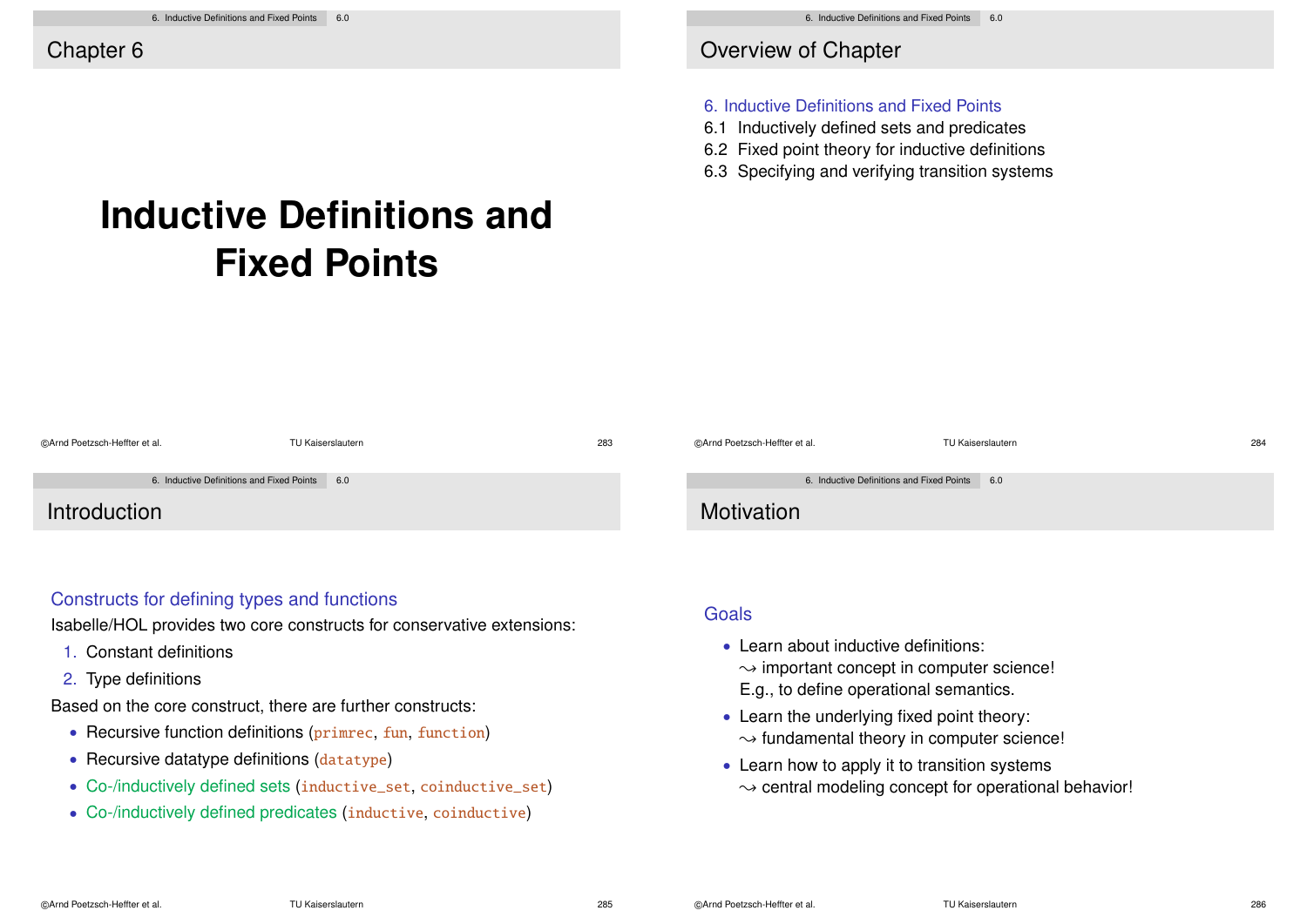**Inductively defined sets and predicates**

# Introductory example

Informally:

- 0 is even
- If n is even, so is  $n + 2$
- These are the only even numbers

In Isabelle/HOL:

```
-- The set of all even numbers
inductive set even :: "nat set" where
zero [intro!] "0 \in even" |<br>step [intro!] "n \in even \implies\mathsf{in} \in \mathsf{even} \implies \mathsf{n} + 2 \in \mathsf{even}"
```

| @Arnd Poetzsch-Heffter et al.   | TU Kaiserslautern                                                                     | 287 | ©Arnd Poetzsch-Heffter et al. | TU Kaiserslautern                                                                     | 288 |
|---------------------------------|---------------------------------------------------------------------------------------|-----|-------------------------------|---------------------------------------------------------------------------------------|-----|
|                                 | 6. Inductive Definitions and Fixed Points 6.1 Inductively defined sets and predicates |     |                               | 6. Inductive Definitions and Fixed Points 6.1 Inductively defined sets and predicates |     |
| Format of inductive definitions |                                                                                       |     |                               | Embedding inductive definitions into HOL                                              |     |

```
inductive set S :: "\alpha set" where
\| \mathbb{T} \mid a_1 \in S: \ldots: a_n \in S: A_1: \ldots: A_k \| \implies a \in S''. . . |
```
#### where

- $A_1, \ldots, A_k$  are side conditions not involving S and
- a is a term built from  $a_1, \ldots, a_n$ .

The rules can be given names and attributes as seen in definition of even.

### Conservative theory extension

From an inductive definition, Isabelle

- generates a definition using a fixed point operator and
- proves theorems about it that can be used as proof rules

The theory underlying fixed point definitions is explained in Subsect. 6.2.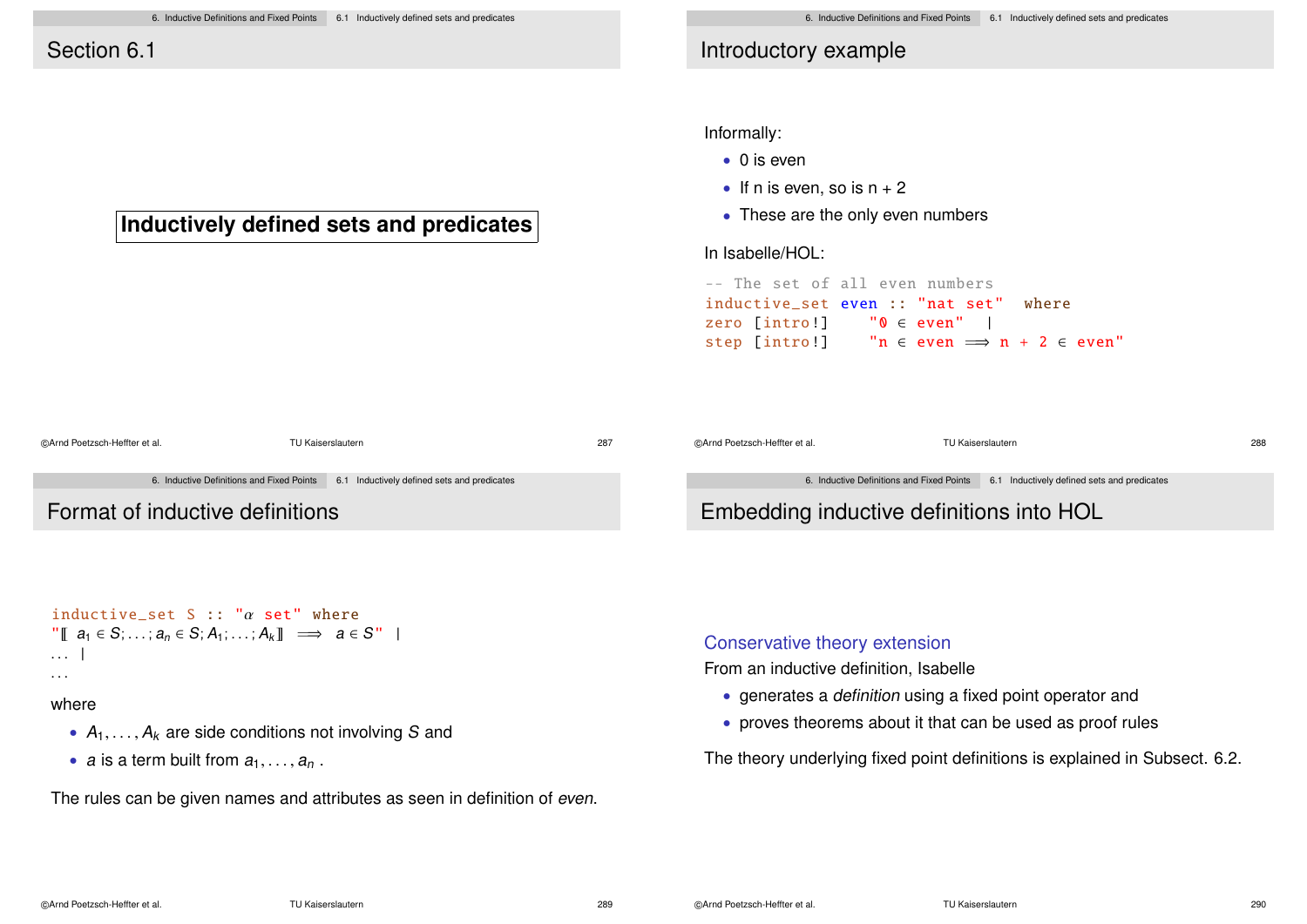# Generated rules

# Proving simple properties of inductive sets

### Rules

Generated rules include

• the introduction rules of the definition, e.g.,

| $0 \in even$                              | (even. zero) |
|-------------------------------------------|--------------|
| $n \in even \Longrightarrow n+2 \in even$ | (even. step) |

- an elimination rule for case analysis
- an induction rule

#### Example 1:

Lemma: 4 ∈ even Proof:  $0 \in even \implies 2 \in even \implies 4 \in even$ 

### Discussion:

- Simple: Use even. zero and apply rule even. step finitely many times.
- Works because there is no free variable

| DArnd Poetzsch-Heffter et al.        | TU Kaiserslautern                                                                     | 291 | @Arnd Poetzsch-Heffter et al. | TU Kaiserslautern                                                                     | 292 |
|--------------------------------------|---------------------------------------------------------------------------------------|-----|-------------------------------|---------------------------------------------------------------------------------------|-----|
| Proving properties of inductive sets | 6. Inductive Definitions and Fixed Points 6.1 Inductively defined sets and predicates |     | Rule induction for even       | 6. Inductive Definitions and Fixed Points 6.1 Inductively defined sets and predicates |     |

### Example 2:

©Arnd Poetzsch-H

Lemma:  $m \in even \implies \exists k. 2 * k = m$ 

Proof: Idea:

- For rules of the form  $a \in S$ : Show that property holds for a
- For rules of the form  $\llbracket a_1 \in S; \ldots; a_n \in S; \ldots \rrbracket \implies a_0 \in S$ : Show that assuming  $a_1 \in S$ ; ...;  $a_n \in S$ ; ... and property holds for terms  $a_1, \ldots, a_n$ , it holds for term  $a_0$

Applied to even, we have to show:

- $\exists k \, 2 * k = 0$ : trivial
- Assuming  $n \in$  even and  $\exists k. 2 * k = n$ , show  $\exists k. 2 * k = n + 2$ : simple arithmetic

To prove  $n \in even \implies P$  n by rule induction, one has to show:

- $\bullet$  P 0
- P  $n \implies P(n+2)$

Isabelle provides the rule even.induct:

$$
\llbracket n \in \text{even}; \ P \ 0; \bigwedge n. \ P \ n \Longrightarrow P(n+2) \rrbracket \Longrightarrow P \ n
$$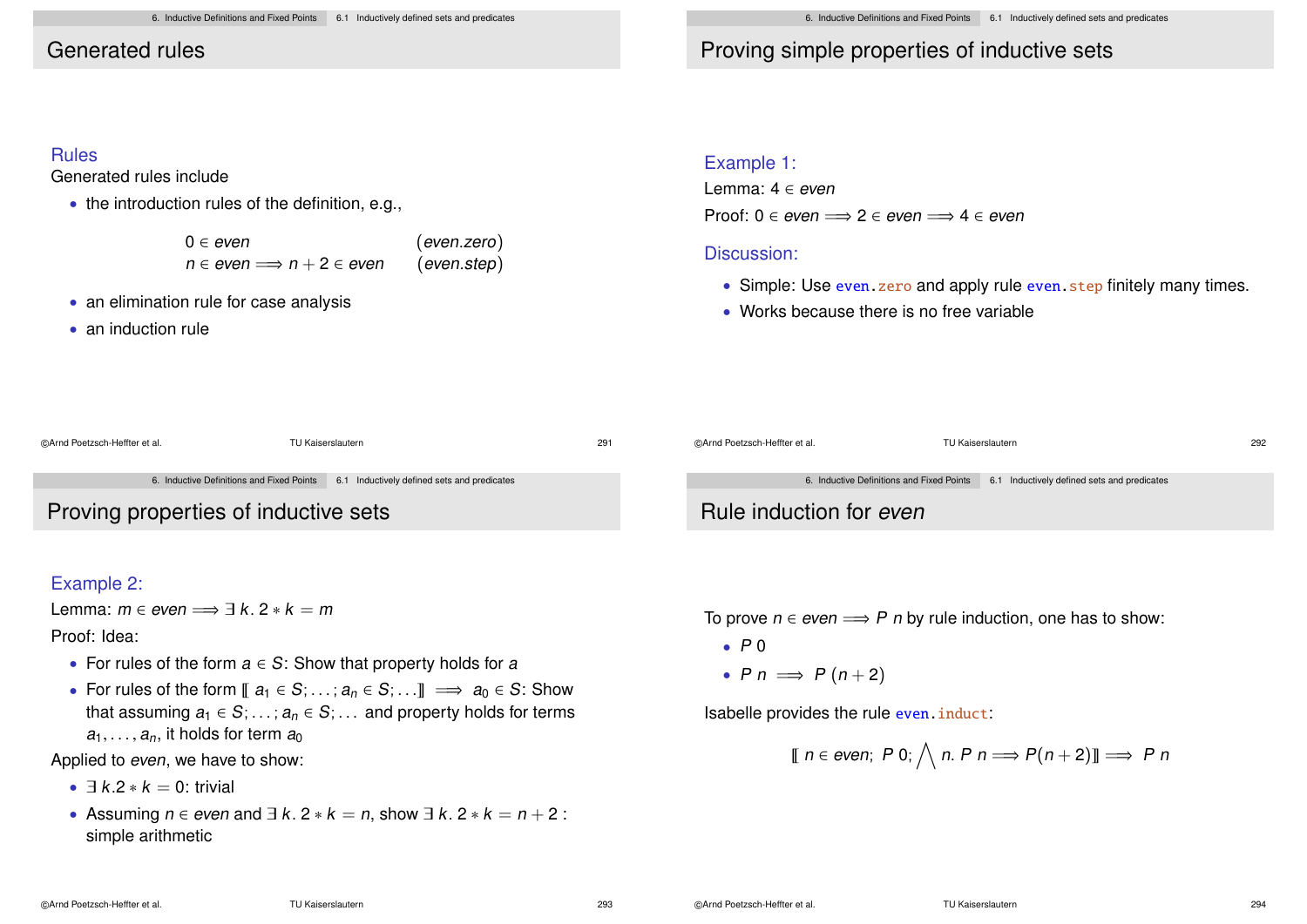6. Inductive Definitions and Fixed Points 6.1 Inductively defined sets and predicates

# Rule induction vs. natural/structural induction

### Remarks:

- Rule induction uses the induction steps of the inductive definition and not of the underlying datatype! It differs from natural/structural induction.
- In the context of partial recursive functions, a similar proof technique is often called computational or fixed point induction.

# Rule induction in general

Let S be an inductively defined set.

To prove  $x \in S \implies P x$  by rule induction on  $x \in S$ , we must prove for every rule:

 $\mathbb{T}a_1 \in S: \ldots: a_n \in S\mathbb{T} \implies a \in S$ 

that P is preserved:

$$
[\![P \ a_1; \ldots; P \ a_n]\!] \Longrightarrow P \ a
$$

In Isabelle/HOL: apply (induct rule: S.induct)

©Arnd Poetzsch-Heffter et al. TU Kaiserslautern 295 6. Inductive Definitions and Fixed Points 6.1 Inductively defined sets and predicates

Inductive predicates

Isabelle/HOL also supports the inductive definition of predicates:

 $X \in S \longrightarrow S X$ 

## Example:

```
inductive even:: "nat \Rightarrow bool" where
"even 0" |
"even n \implies even (n+2)
```
## Comparison:

- predicate: simpler syntax
- set: direct usage of set operation, like ∪, etc.

Inductive predicates can be of type  $\alpha_1 \Rightarrow \cdots \Rightarrow \alpha_n \Rightarrow$  bool

6. Inductive Definitions and Fixed Points 6.1 Inductively defined sets and predicates

©Arnd Poetzsch-Heffter et al. TU Kaiserslautern 296

# Further aspects

- Rule inversion and inductive cases (see IHT 7.1.5)
- Mutual inductive definitions (see IHT 7.1.6)
- Parameters in inductive definitions (see IHT 7.2)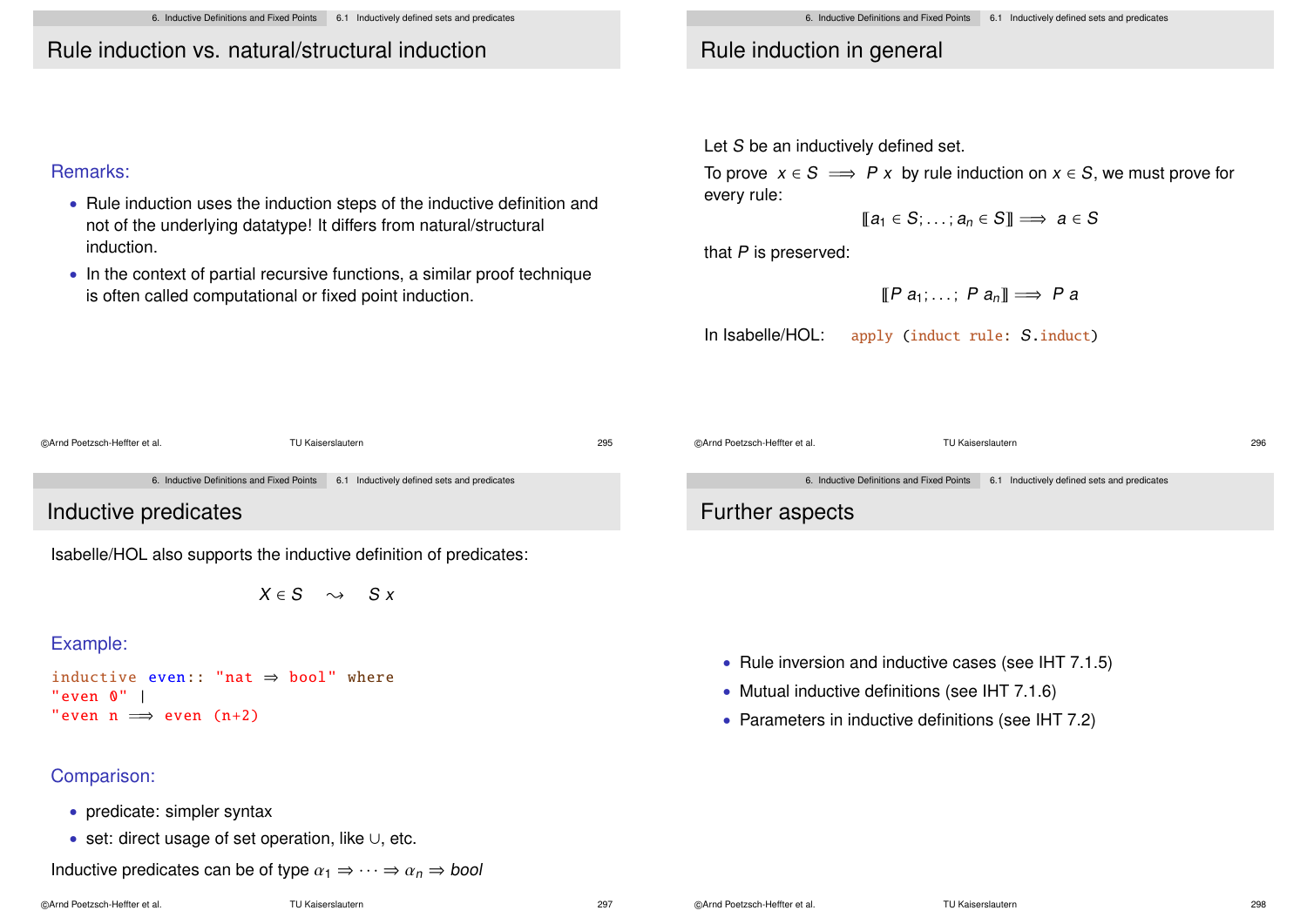# Section 6.2

# **Fixed point theory for inductive definitions**

| ©Arnd Poetzsch-Heffter et al. |                                           | TU Kaiserslautern                                | 299 |
|-------------------------------|-------------------------------------------|--------------------------------------------------|-----|
|                               | 6. Inductive Definitions and Fixed Points | 6.2 Fixed point theory for inductive definitions |     |
|                               |                                           |                                                  |     |

Illustrating the problems

### Problem of semantic interpretation:

We have to assign a set to any well-formed inductive definition.

#### Example:

Which set should be assigned to fooset:

```
inductive set fooset :: "nat set" where
 "n \epsilon fooset \implies n+1 \epsilon fooset"
```
### Problem of derivational interpretation

The rules of the definition are too weak. E.g., we cannot prove:

 $3 \notin even$ 

# **Motivation**

### Introduction:

Inductive definitions can be considered as:

- Constant definition: define exactly one set (semantic interpretation)
- Axiom system: except all sets that satisfy the rules (axiomatic interpretation)
- Derivation system: show that an element is in a set by applying the rules (derivational interpretation)

Isabelle/HOL is based on the semantic interpretation. In addition, it allows to use the rules as part of the derivation system.

### Remark

The interpretations have advantages and disadvantages/problems.

| ©Arnd Poetzsch-Heffter et al. | TU Kaiserslautern                         |                                                  | 300 |
|-------------------------------|-------------------------------------------|--------------------------------------------------|-----|
|                               | 6. Inductive Definitions and Fixed Points | 6.2 Fixed point theory for inductive definitions |     |
|                               |                                           |                                                  |     |

# "Looseness" of rules

### Problem of axiomatic interpretation:

There are usually many sets satisfying the rules of an inductive definition.

#### Example:

The following set even2 satisfies the rules of even:

definition even2 :: "nat set" where "even2 = { n. n  $\neq$  1 }"

lemma "0 ∈ even2" lemma "n  $\in$  even2  $\implies$  n+2  $\in$  even2"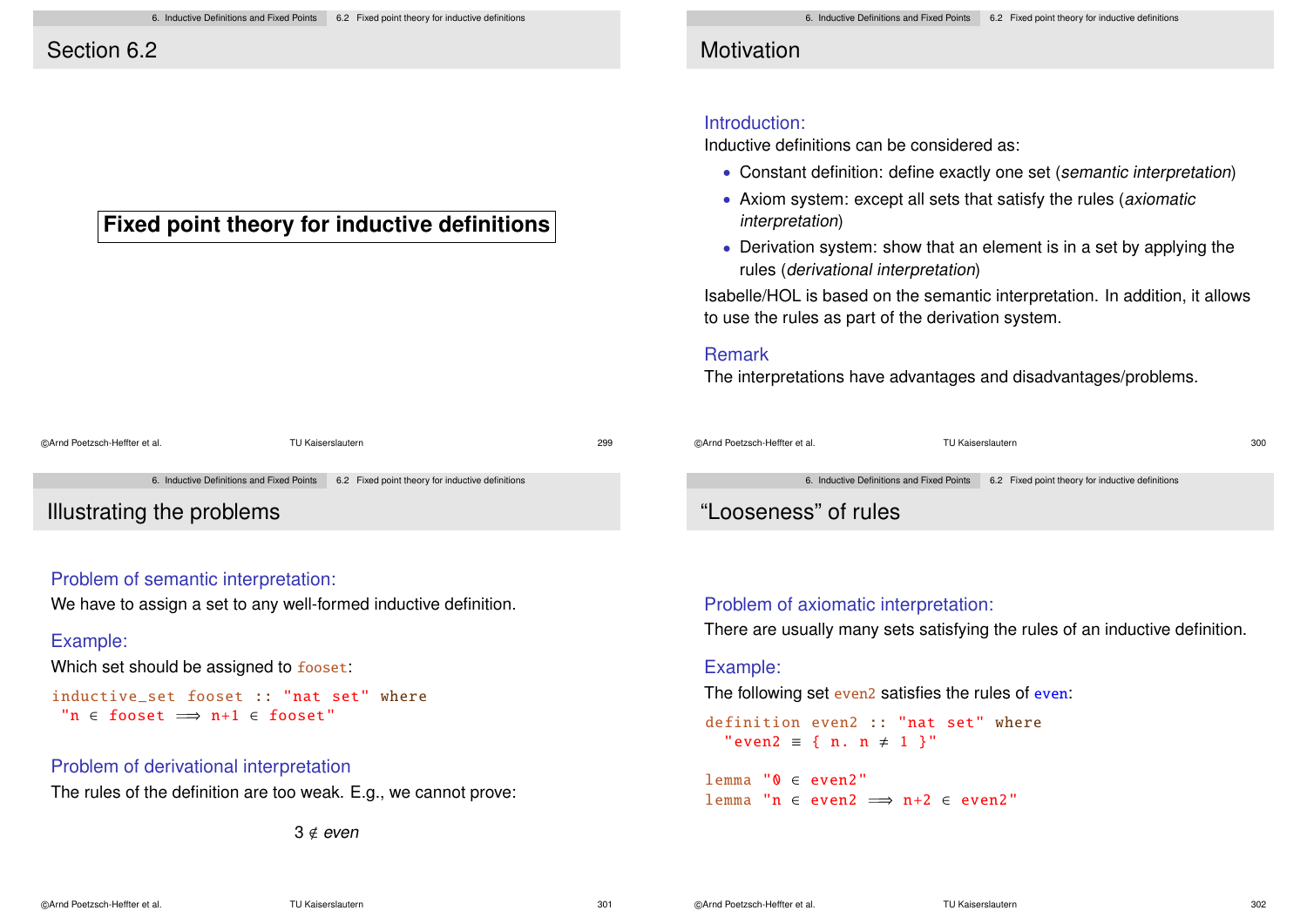# Semantics of inductive definition

### Definition

Let  $f: T \Rightarrow T$  be a function. A value x is called a fixed point of f if  $x = f x$ .

### Semantics approach for inductive definitions

### Three steps:

- Transform inductive definition ID into "normalized form"
- "Extract" a fixed point equation for a function  $F_{ID}$  ::  $\alpha$  set  $\Rightarrow \alpha$  set
- Take the least fixed point

### Assumption

For every (well-formed) inductive definition, the least fixed point exists.

| @Arnd Poetzsch-Heffter et al. | TU Kaiserslautern | 303 |
|-------------------------------|-------------------|-----|
|                               |                   |     |

6. Inductive Definitions and Fixed Points 6.2 Fixed point theory for inductive definitions

# Fixed point equation and existence of fixed points

Fixed point equation for a "normalized" inductive definition:

 $F_S$  S = S

### Existence of fixed points:

Unique least and greatest fixed points exist if

- 1.  $F_S$  is monotone, i.e.,  $F_S S \subseteq S$  for all S.
- 2. Domain (and range) of  $F<sub>S</sub>$  is a complete lattice (Knaster-Tarski theorem)

Prerequisites are satisfied for inductive definitions, because

- 1. In inductive definitions, occurrence of  $x \in S$  must be *positive*, and this allows to prove monotonicity.
- 2. Set of sets are a complete lattice with ⊆ as ordering.

# Transformation to "normalized form"

A "normalized" inductive definition has exactly one implication of the form:

inductive set S :: " $\alpha$  set" where  $\mathbb{P} \mathfrak{m} \in (F_S \ S) \implies \mathfrak{m} \in S$ "

### Example:

inductive set even :: "nat set" where  $"0 \in even"$  | "n  $\epsilon$  even  $\implies$  n+2  $\epsilon$  even"

#### has the normalized form:

```
inductive set even :: "nat set" where
           \mathbb{P} \mathfrak{m} \in \{ \mathfrak{m}. \mathfrak{m} = 0 \vee (\exists \mathfrak{n}. \mathfrak{n} \in \text{even} \wedge \mathfrak{m} = \mathfrak{n} + 2) \} \implies \mathfrak{m} \in \text{even}
```
That is, the function  $F_{even}$  is

 $F_{even}$  nset = {m. m=0  $\vee$  ( $\exists$ n. n  $\in$  nset  $\wedge$  m=n+2)}

©Arnd Poetzsch-Heffter et al. TU Kaiserslautern 304

6. Inductive Definitions and Fixed Points 6.2 Fixed point theory for inductive definitions

# Supremum and infimum

#### Definition (Supremum/infimum)

- Let  $(L, \leq)$  be partially ordered set and  $A \subseteq L$ .
	- Supremum:  $y \in L$  is called a *supremum* of A if y is an upper bound of A, i.e.,  $b \le y$  for all  $b \in A$  and

 $\forall y' \in L : ((y' \text{ upper bound of } A) \longrightarrow y \leq y')$ 

• Infimum: analogously defined, greatest lower bound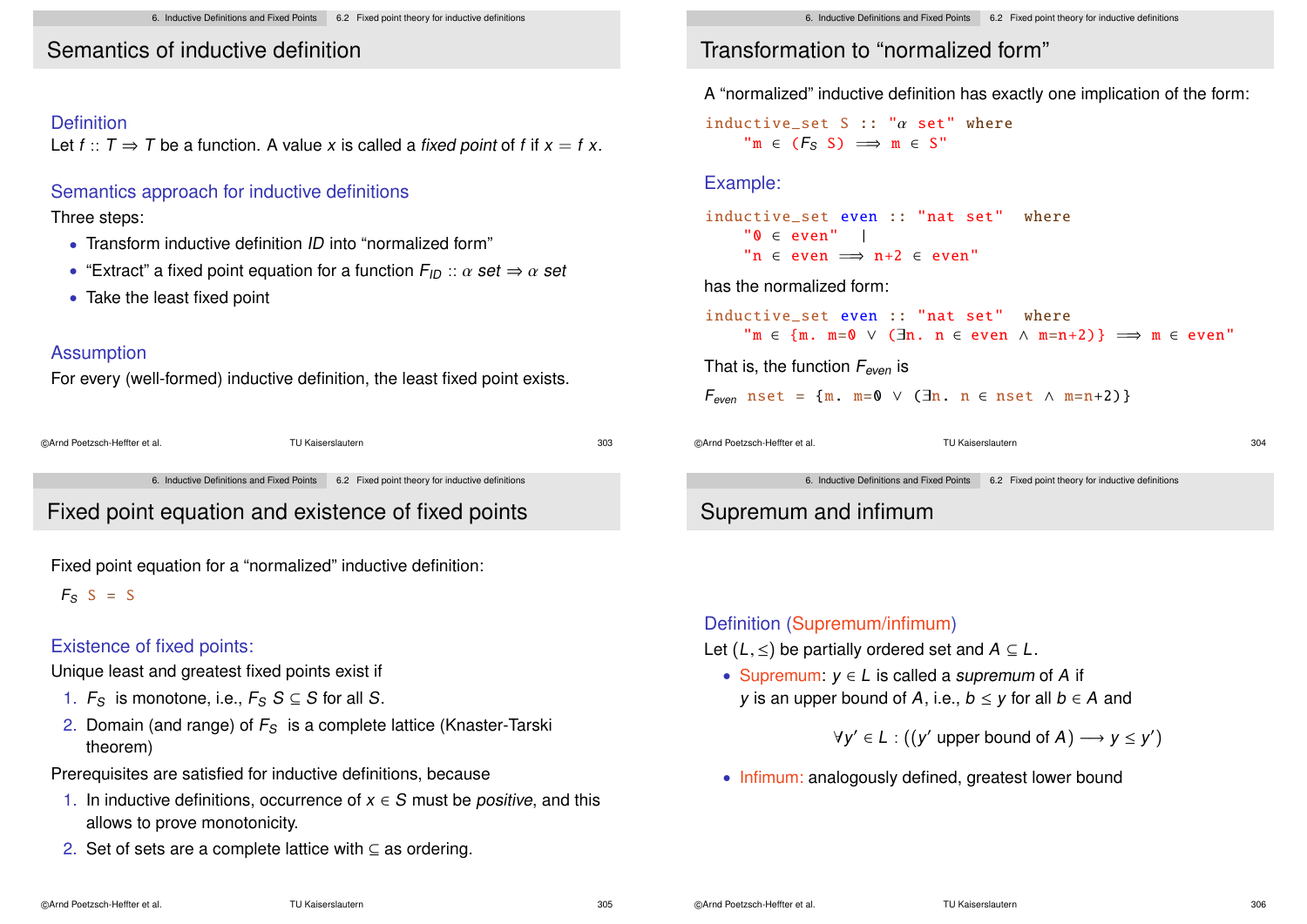# Complete lattices

### Definition (Complete lattice)

A partially ordered set  $(L, \leq)$  is a complete lattice if every subset A of L has both an infimum (also called the meet) and a supremum (also called the join) in L.

The meet is denoted by  $\wedge$   $\boldsymbol{A},$  the join by  $\vee$   $\boldsymbol{A}.$ 

### Lemma

Complete lattices are non empty.

#### Lemma

Let  $P(S)$  be the power set of a set S.  $(\mathcal{P}(S), \subseteq)$  is a complete lattice.

| ©Arnd Poetzsch-Heffter et al. | TU Kaiserslautern | 307 |
|-------------------------------|-------------------|-----|
|                               |                   |     |

6. Inductive Definitions and Fixed Points 6.2 Fixed point theory for inductive definitions

# Proof of Knaster-Tarski Corollary

#### We prove:

The set of all fixed points P of F,  $P \subseteq L$ , has the following properties:

- 1.  $\forall P = \forall \{ y \in L \mid y \leq F(y) \}$
- 2.  $(\vee P) \in P$
- 3.  $\bigwedge P = \bigwedge \{ y \in L \mid F(y) \leq y \}$
- 4.  $(\wedge P) \in P$

That is,  $(\vee P)$  is the greatest and  $(\wedge P) \in P$  the least fixed point.

### Proof:

We show the first two properties. The proof of the third and forth property are analogous.

# Existence and structure of fixed points

### Theorem (Knaster-Tarski)

Let  $(L, \leq)$  be a complete lattice and let  $F : L \to L$  be a monotone function. Then the set of fixed points of F in L is also a complete lattice.

# Corollary (Knaster-Tarski)

F has a (unique) least and greatest fixed point.

©Arnd Poetzsch-Heffter et al. TU Kaiserslautern 308

6. Inductive Definitions and Fixed Points 6.2 Fixed point theory for inductive definitions

# Proof of Knaster-Tarski Corollary (2)

**Show:**  $\forall P = \forall \{ y \in L \mid y \leq F(y) \}$  and  $(\forall P) \in P$ 

Let  $D = \{ y \in L \mid y \leq F(y) \}$  and  $u = \sqrt{D}$ . We show:

 $u \in P$  and  $u = \bigvee P$ , i.e., u is the greatest fixed point of F.

For all  $x \in D$ , also  $F(x) \in D$ , because F is monotone and  $F(x) \leq F(F(x))$ .  $F(u)$  is an upper bound of D, because for  $x \in D$ ,  $x \le u$  and  $F(x) \le F(u)$ , i.e.,  $x \leq F(x) \leq F(u)$ .

As u is least upper bound,  $u \leq F(u)$ . Thus,  $u \in D$ .

As shown above,  $u \in D$  implies  $F(u) \in D$ , thus  $F(u) \leq u$ .

In summary,  $F(u) = u$ , i.e., u is a fixed point,  $u \in P$ .

Because  $P \subseteq D$ ,  $\forall P \leq \forall D$ , hence  $u \leq \forall P \leq u$ , i.e.,  $u = \forall P$ .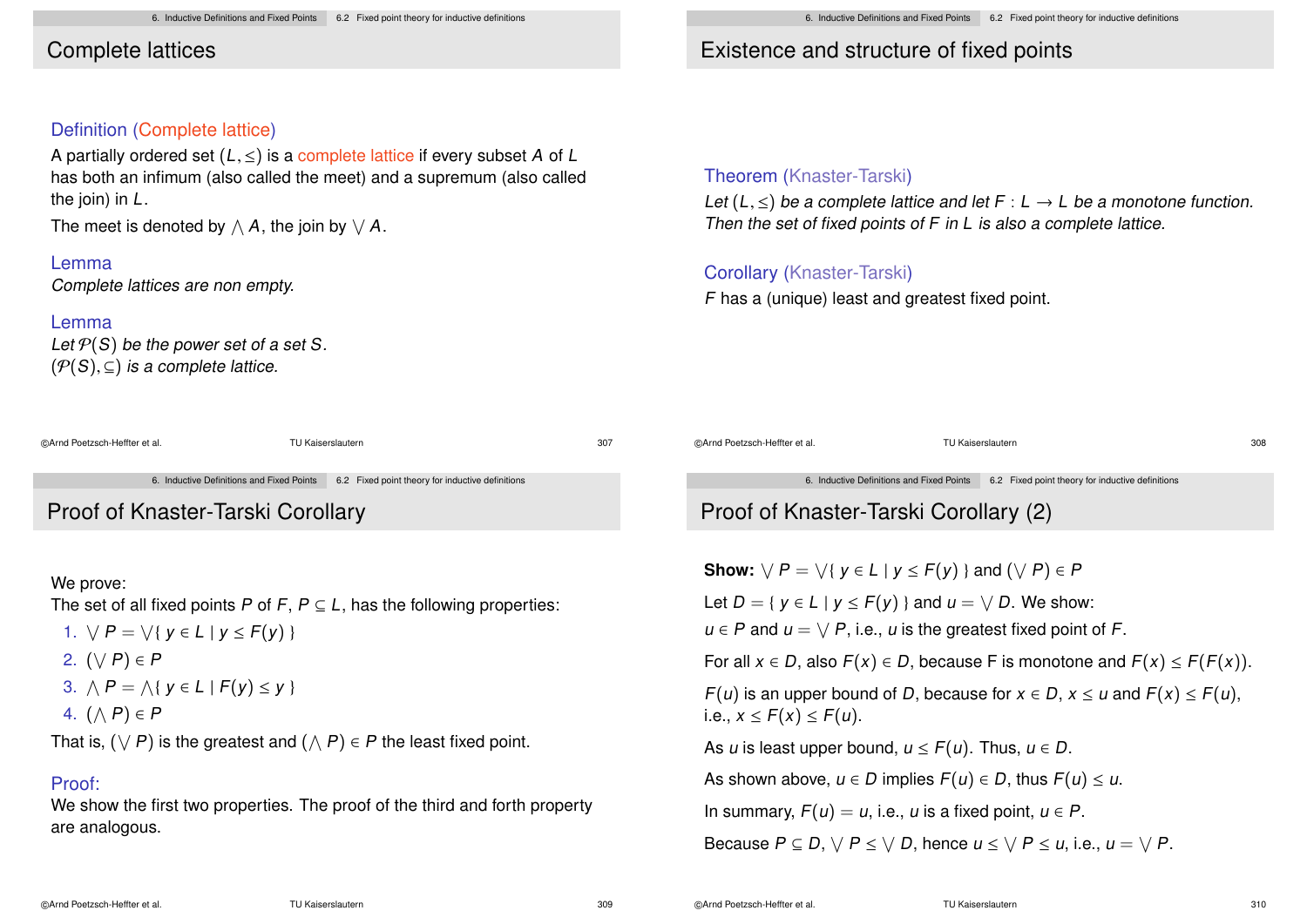### Lattices in Isabelle/HOL

• lattices in Chapter 5 of theory Main

• complete lattices in Chapter 8 of theory Main

• inductive definitions and Knaster-Tarski in Chapter 9

The natural numbers are introduced in Chapter 15, using an inductive

Remark

definition!

Isabelle/HOL handles:

### Some related definitions and lemmas in Isabelle/HOL

| mono $f \equiv \forall A \ B$ . $A \leq B \longrightarrow f A \leq f B$<br>where A, B are often sets and " $\leq$ " is " $\subseteq$ " | (mono def)          |  |
|----------------------------------------------------------------------------------------------------------------------------------------|---------------------|--|
| If $p f \equiv \ln f \{ u \mid f u \leq u \}$                                                                                          | $(lfp$ def)         |  |
| mono $f \implies$ If $f = f$ (If $p f$ )                                                                                               | $(lfp_$ unfold)     |  |
| $\llbracket$ mono f; f (inf (lfp f) P) ≤ P $\rrbracket$ $\implies$ lfp f ≤ P                                                           | (Ifp induct)        |  |
| gfp $f \equiv \text{Sup} \{ u \mid u \leq f u \}$                                                                                      | $(gfp\_\text{def})$ |  |
| mono $f \implies$ gfp $f = f$ (gfp f)                                                                                                  | (gfp unfold)        |  |
| [[mono f; $X \leq f$ (sup $X$ (gfp f))]] $\implies X \leq g$ fp f                                                                      | (coinduct)          |  |

| @Arnd Poetzsch-Heffter et al. | TU Kaiserslautern                                                                         | 311 | @Arnd Poetzsch-Heffter et al. | TU Kaiserslautern                                                                         | 312 |
|-------------------------------|-------------------------------------------------------------------------------------------|-----|-------------------------------|-------------------------------------------------------------------------------------------|-----|
|                               |                                                                                           |     |                               |                                                                                           |     |
|                               | 6. Inductive Definitions and Fixed Points 6.3 Specifying and verifying transition systems |     |                               | 6. Inductive Definitions and Fixed Points 6.3 Specifying and verifying transition systems |     |
| Section 6.3                   |                                                                                           |     | Motivation                    |                                                                                           |     |
|                               |                                                                                           |     |                               |                                                                                           |     |

# **Specifying and verifying transition systems**

©Arnd Poetzsch-Heffter et al. TU Kaiserslautern 314

Modeling

Transition systems

(cf. Chap. 7)

need other techniques.

• process calculi and concurrency

• computing architectures and hardware

Verification of transition systems cannot exploit program structure, but

• by using a modeling language (UML, B, Z, ASM, ABS, Maude, ...)

• the operational semantics of programming and modeling language

• by formalizing the operational behavior as transition system

Transition systems are also a fundamental means for specifying

Behavior of software-controlled systems can be modeled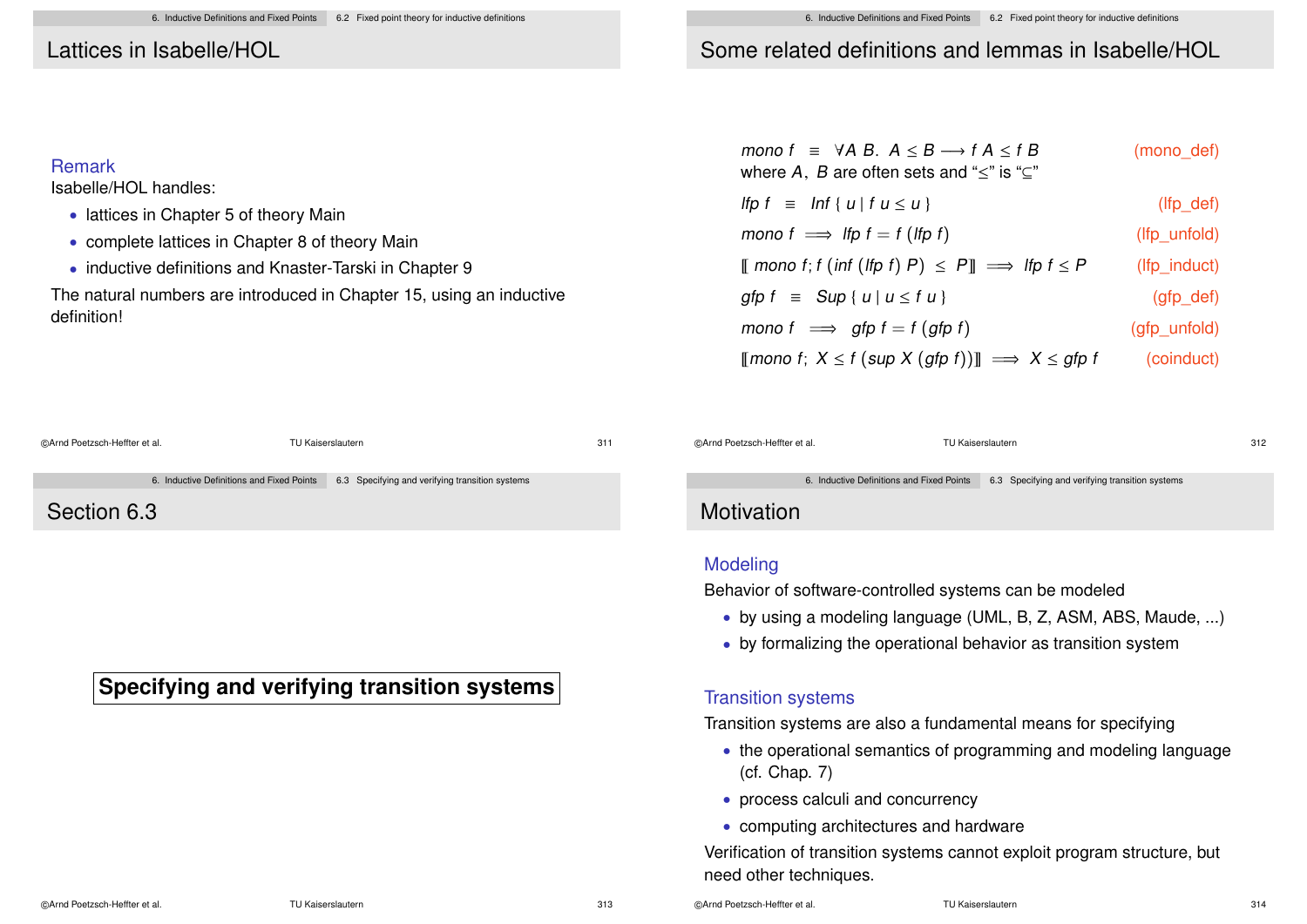• a binary relation  $T \subseteq Q \times Q$ , usually called the transition relation.

(Other names: state transition system, unlabeled transition system)

A labeled transition system (LTS) over Act is a pair  $(Q, T)$  consisting of

• a ternary relation  $T \subseteq Q \times Act \times Q$ , usually called the transition

### Transition systems

• a set Q of states:

Notation:  $q \rightarrow q'$ 

• a set Q of states:

Definition (Transition system)

A transition system (TS) is a pair  $(Q, T)$  consisting of

# Transition systems (2)

#### Remark

- The action labels express input, output, or an "explanation" of an internal state change.
- Finite automata are LTS.
- Often, transition systems are equipped with a set of initial states or sets of initial and final states.
- Traces are sequences  $\langle q_i \rangle$  of states with  $(q_i, q_{i+1}) \in T$  or sequences of labels
- Behaviors are sets of traces (beginning at initial states)
- Properties are often expressed in appropriate logics (PDL, CTL ...)

Act is called the set of actions or labels.

relation. Notation:  $q \stackrel{lab}{\longrightarrow} q'$  ,  $lab \in Act$ 

Definition (Labeled transition system)

```
©Arnd Poetzsch-Heffter et al. TU Kaiserslautern 315
```
6. Inductive Definitions and Fixed Points 6.3 Specifying and verifying transition systems

Transition systems (3)

#### Lemma

Every LTS  $(Q,T)$  over Act can be expressed by a TS  $(Q',T')$  such that there is a mapping

$$
rep :: Q \times Act \Rightarrow Q'
$$

with

$$
q_1 \stackrel{\text{Iao}}{\longrightarrow} q_2 \in T \iff \exists \text{ lab. rep}(q_1, \text{lab}) \longrightarrow \text{rep}(q_2, \text{lab}) \in T'
$$

(Proof is a left as an exercise)

 $l = L$ 

©Arnd Poetzsch-Heffter et al. TU Kaiserslautern 316

6. Inductive Definitions and Fixed Points 6.3 Specifying and verifying transition systems

# Modeling: Case study Elevator control system

### **Requirements**

Design the control for an elevator serving 3 floors such that:

- Model:
	- $\triangleright$  Elevator has for each floor one button which, if pressed, causes it to visit that floor. Button is cancelled when the elevator visits the floor.
	- $\blacktriangleright$  Each floor has a button to request the elevator. Button is cancelled when elevator visits the floor.
	- $\blacktriangleright$  The elevator remains in the middle floor if no requests are pending.
- Properties:
	- $\blacktriangleright$  All requests for floors from the elevator must be serviced eventually.
	- $\triangleright$  All requests from floors must be serviced eventually.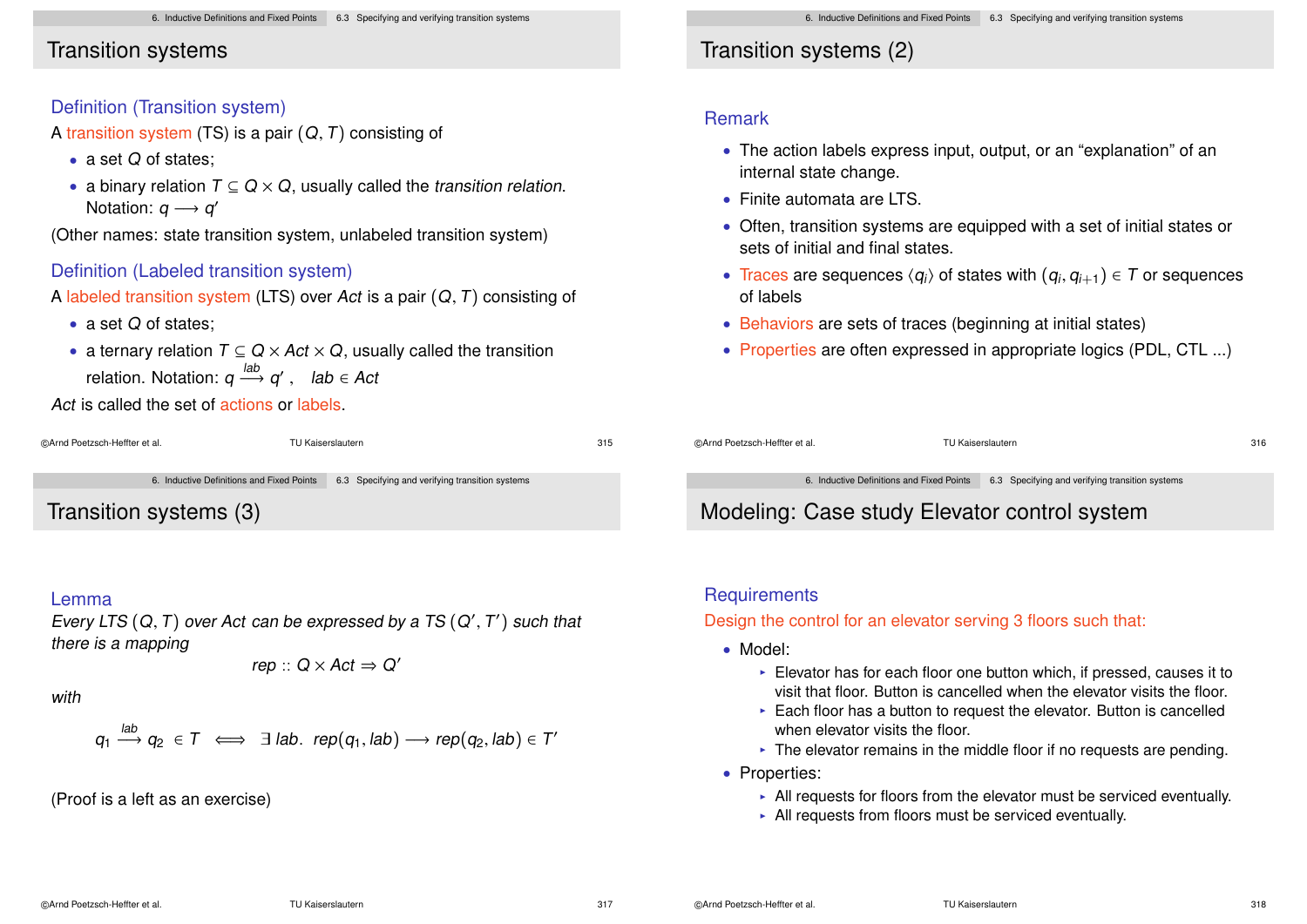6. Inductive Definitions and Fixed Points 6.3 Specifying and verifying transition systems

# Modeling approach and motivation

# Datatypes for facts and actions

|                                                                                                                                                                                                      | datatype $floor = F0$   $F1$   $F2$                                                                                                                                   | (* three floors *)                             |
|------------------------------------------------------------------------------------------------------------------------------------------------------------------------------------------------------|-----------------------------------------------------------------------------------------------------------------------------------------------------------------------|------------------------------------------------|
| • Direct modeling as a transition system:<br>• without using a programming or modeling language                                                                                                      | $datatype action = Call floor$<br>l GoTo floor                                                                                                                        | (* input message *)<br>(* input message *)     |
| $\triangleright$ without using a library/theory                                                                                                                                                      | Open<br>l Move                                                                                                                                                        | (* output message *)<br>(* internal message *) |
| • Motivation:<br>$\triangleright$ Learn to construct models<br>$\triangleright$ Deepen the knowledge about transition systems<br>$\triangleright$ Understand the formalization of transition systems | $datatype$ direction = $UP$   $DW$<br>datatype door<br>$= CL \mid OP$                                                                                                 | $(* up   down *)$<br>(* closed   open *)       |
|                                                                                                                                                                                                      | $type\_symonym$ state =<br>$action \times floor \times direction \times door \times (floor set)$<br>what, where, where to, door state, requests *)<br>$\mathcal{C}^*$ |                                                |

```
©Arnd Poetzsch-Heffter et al. TU Kaiserslautern 319
               6. Inductive Definitions and Fixed Points 6.3 Specifying and verifying transition systems
Datatypes and actions: Transition relation
```

```
inductive_set tr :: (state × state) set where
\begin{bmatrix} q \notin T \\ \end{bmatrix}; \neg (f = q \land d = 0) \begin{bmatrix} \end{bmatrix} \implies( (a,f,r d,T), (Call g,f,r,d,T∪{g})) ∈ tr |
\llbracket q \notin T; \neg (f = q \land d = 0P) \rrbracket \implies( (a,f,r,d,T), (GoTo g,f,r,d,T∪{g})) ∈ tr |
f \in T \implies ((a, f, r, d, T), (Open, f, r, OP, T - \{f\})) \in tr( (a, F1, r,d, {F0}), (Move F0, DW, CL, {F0}) ) \in \text{tr}( (a,F1,r,d,{F2}), (Move,F2,UP,CL,{F2}) ) \in tr
F \cdot F \cdot F \Rightarrow ((a.F \cdot r.d.T) \cdot (Move.F1.UP CL.T)) \in trF2 \notin T \implies ((a, F2, r, d, T), (Move, F1, DW, CL, T)) \in tr\mathbb{F} F1\inT: F2\inT\mathbb{F} \implies( (a,F1, UP, d,T), (Move F2, UP, CL,T) ) \in tr |
\mathbb{F} F1\not\inT: F0\inTl \implies(A, F1, DW, d, T) , (Move, F0, DW, CI, T) ) \in tr
```

```
©Arnd Poetzsch-Heffter et al. TU Kaiserslautern 320
```
6. Inductive Definitions and Fixed Points 6.3 Specifying and verifying transition systems

### **Traces**

```
Defining sets of infinite traces
types trace =
"nat ⇒ state"
coinductive_set traces :: "trace set" where
"\mathbb{I} t \in traces; (s, t \mathbb{O}) \in tr \mathbb{I} \implies(\lambdan. case n of 0 \Rightarrow s | Suc x \Rightarrow t \neq x) \in traces"
(* Functions on traces *)
definition head :: "trace \Rightarrow state" where
  "head t \equiv t \quad 0"
definition drp :: "trace \Rightarrow nat \Rightarrow trace" where
   "drp t n \equiv (\lambda m, t (n + m))"
```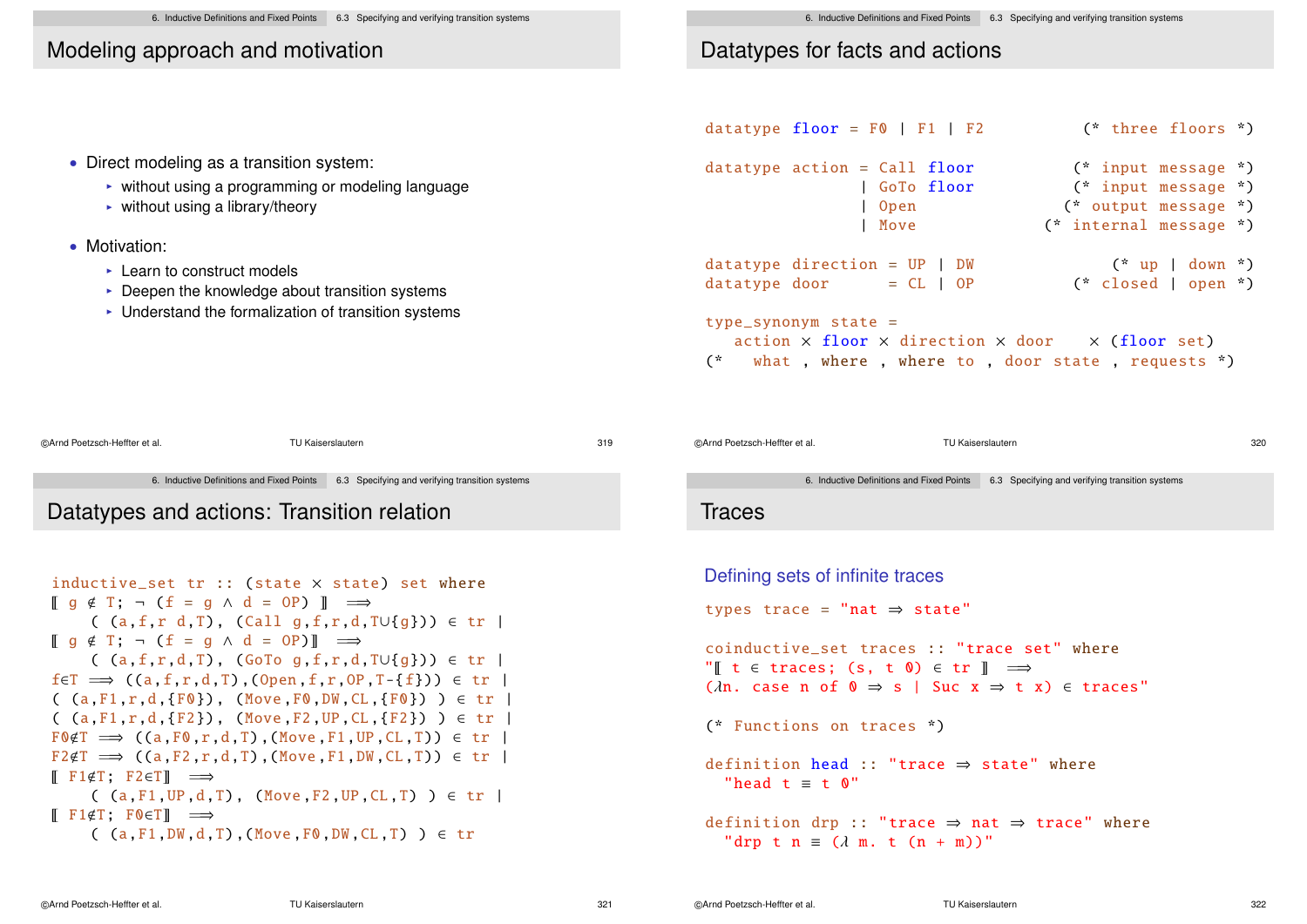6. Inductive Definitions and Fixed Points 6.3 Specifying and verifying transition systems Basic properties of traces • lemma [iff]: "drp (drp t n)  $m =$  drp t  $(n + m)$ " • lemma drp\_traces: "t ∈ traces =⇒ drp t n ∈ traces" 6. Inductive Definitions and Fixed Points 6.3 Specifying and verifying transition systems More interesting properties Expressing temporal properties of traces • For every floor  $f$ : If  $f$  is a requested floor, the elevator will eventually reach the floor and open the door in f: Always ( $\ll$ To f $\gg$   $\rightarrow$  Finally ( $\ll$ Op $\gg$  and  $\ll$ At f $\gg$ )) Could be directly expressed over traces

- Alternative: Temporal logic, e.g., linear TL:
	- Formulas built with Atoms,  $\neg, \wedge, \Box, \Diamond$
	- Interpretations: Kripke structures  $(Q, I, T, L)$
	- **I** A transition relation  $T \subseteq Q \times Q$  such that  $\forall q \in Q \ \exists q' \in Q \ (q, q') \in T$
	- A labeling (or interpretation) function  $L :: Q \Rightarrow \mathcal{P}(Atoms)$

| @Arnd Poetzsch-Heffter et al. | TU Kaiserslautern                                                                         | 323 | @Arnd Poetzsch-Heffter et al. | TU Kaiserslautern |                                                                                           | 324 |
|-------------------------------|-------------------------------------------------------------------------------------------|-----|-------------------------------|-------------------|-------------------------------------------------------------------------------------------|-----|
|                               | 6. Inductive Definitions and Fixed Points 6.3 Specifying and verifying transition systems |     |                               |                   | 6. Inductive Definitions and Fixed Points 6.3 Specifying and verifying transition systems |     |
| Syntax for LTL                |                                                                                           |     | Semantics for LTL             |                   |                                                                                           |     |

### LTL formulas:

datatype formula = Atom atom (" \_ ") | Neg formula (".¬ ") | And formula formula (infixr ".∧" 80) | Always formula ("") | Finally formula ("")

### As abbreviation:

definition Imp :: "formula 
$$
\Rightarrow
$$
 formula  $\Rightarrow$  formula" (infixr". $\rightarrow$ " 80)

### where

```
"a \rightarrow b = \rightarrow (a \land \rightarrow -b)"
```
### Definition (Kripke structure)

Let AP be a set of atomic propositions. A Kripke structure is a 4-tuple  $M = (Q, I, T, L)$  consisting of

- a finite set of states Q
- a set of initial states  $I \subseteq Q$
- a relation  $T \subseteq Q \times Q$  such that  $\forall q \in Q \exists q' \in Q$  with  $(q, q') \in T$
- a labeling (or interpretation) function  $L :: Q \Rightarrow \mathcal{P}(Atoms)$